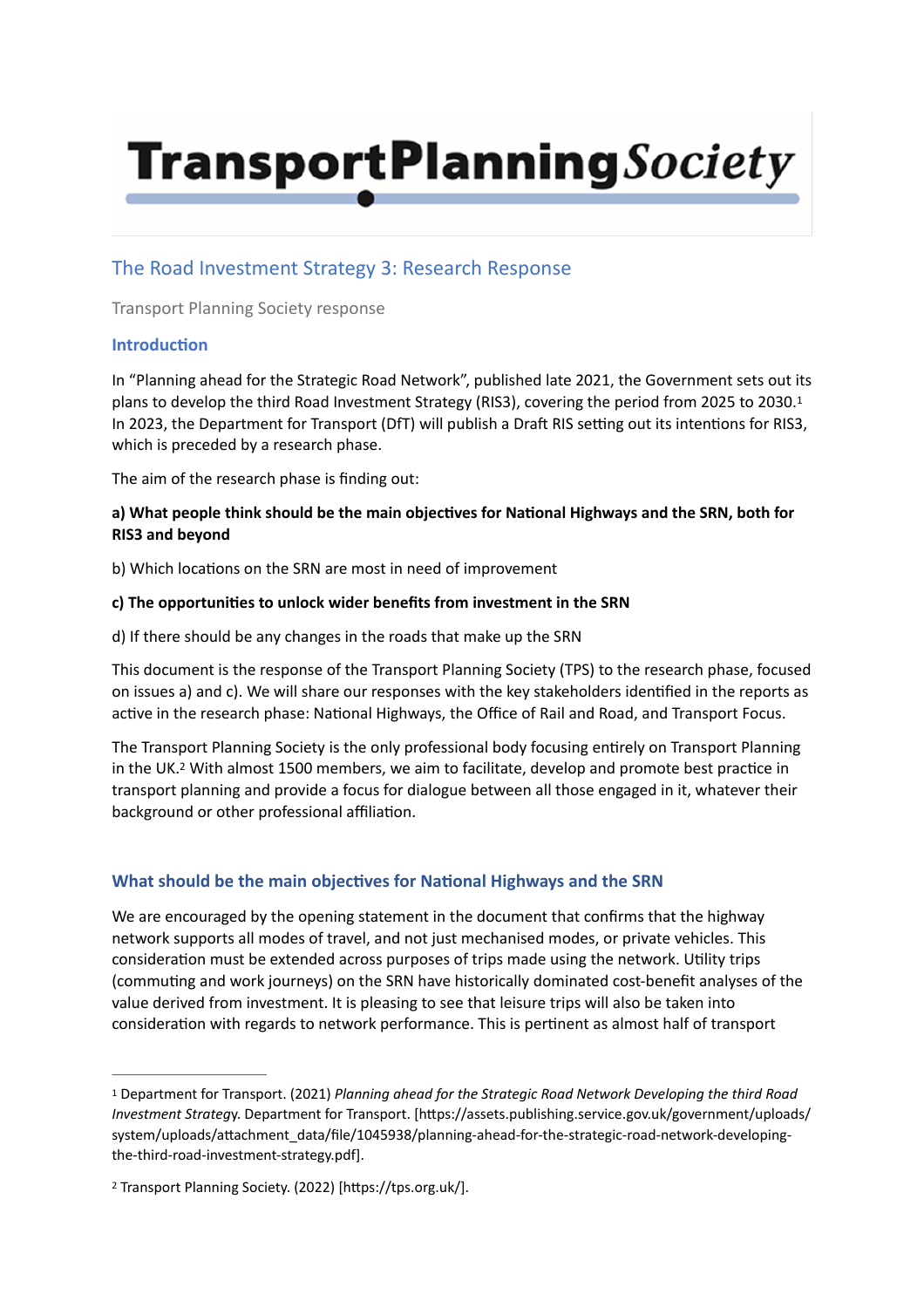<span id="page-1-4"></span>professionals expect the number of leisure and social trips to increase in the next five to ten years compared to pre-Covid levels[. 3](#page-1-0)

<span id="page-1-5"></span>The government should be cognisant of the Transport Focus research that which highlights that users mostly value improved quality of road surfaces, safer design and upkeep of roads[.](#page-1-1)<sup>[4](#page-1-1)</sup> RIS3 should not just be about expansion of the SRN – greater value could be achieved by maintaining and improving the existing road assets, also considering the climate change threat and the responsibility to ensure resilience of the strategic road network in the face of climate events. Resilience of digital infrastructure should also be part of this.

TPS welcomes the statement that RIS3 could also intervene to improve other transport networks which can support different ways of making local journeys off the SRN. We recommend the work done by (then) Highways England in the M25 South West Quadrant Strategic Study, concluding:

"This study recommends that the focus of future work should not be on widening the existing (M25) road. Instead, attention should be given to how to reduce pressures and provide parallel capacity to relieve the motorway network. This should work first to find alternatives to travel, or to move traffic *to more sustainable modes. But the volume of travel means that road enhancements are also likely to be needed"[.5](#page-1-2)*

<span id="page-1-6"></span>Switching existing driven trips to another mode, including car passenger (increased car occupancy is also Government policy) can be supported by land use and planning interventions. If a car trip changes from a distant destination poorly served by public transport (PT) to a destination within walking or cycling distance (or with good PT links) it not only reduces car mileage, but it also brings new modes into play – both effects reducing the need to invest in further SRN expansion.

Accessibility mapping across all modes is a key tool to analyse this opportunity across the country. It requires different, better integrated policies, (linked to Local Transport and Development Plans) instead of those which simply try to make individual modes more attractive. Working in closer cooperation with local transport and planning authorities could mean a break from capacity increases to demand management, mode and destination switching, on grounds of congestion and climate considerations that are better served that way.

<span id="page-1-7"></span>Throughout the report there is too strong a focus on alternative fuels (biofuels, electricity and hydrogen) rather than increasing modal shift. For the government and National Highways to reach their respective net zero targets by 2050, a significant reduction in total car mileage is required (it has been estimated that a 20% to 30% reduction is needed by 2030[,](#page-1-3) relative to 2019 levels)<sup>[6](#page-1-3)</sup>, with the additional potential benefit of also freeing up road-space to other users.

<span id="page-1-0"></span><sup>&</sup>lt;sup>[3](#page-1-4)</sup> Woodhouse, I., Cowling, E., and Wain, C. (2020) *Long-term implications of Covid-19 on transport planning and* policy: a perspective from the transport sector. Rees Jeffrey Road Fund. [www.reesjeffreys.co.uk/wp-content/ uploads/2021/05/FTVG\_Group1\_Report.pdf].

<span id="page-1-1"></span><sup>&</sup>lt;sup>[4](#page-1-5)</sup> Transport Focus. (2021) *Check how road user priorities for improvement vary by type of user and journey.* Transport Focus. [https://www.transportfocus.org.uk/publication/check-how-road-user-priorities-forimprovement-vary-by-type-of-user-and-journey/].

<span id="page-1-2"></span><sup>&</sup>lt;sup>[5](#page-1-6)</sup> National Highways. (2017) *M25 South West quadrant: strategic study: stage 3 report*. Department for Transport. [https://assets.publishing.service.gov.uk/government/uploads/system/uploads/attachment\_data/ file/600047/m25-south-west-quadrant-strategic-study-stage-3.pdf].

<span id="page-1-3"></span>Hopkinson, L., Anable, J., Cairns, S., Goodman, A., Goodwin, P., Hiblin, B., Kirkbride, A., Newson, C., and [6](#page-1-7) Sloman, L. (2021) *The last chance saloon: we need to cut car mileage by at least 20%.* Transport for Quality of Life. [www.transportforqualityoflife.com].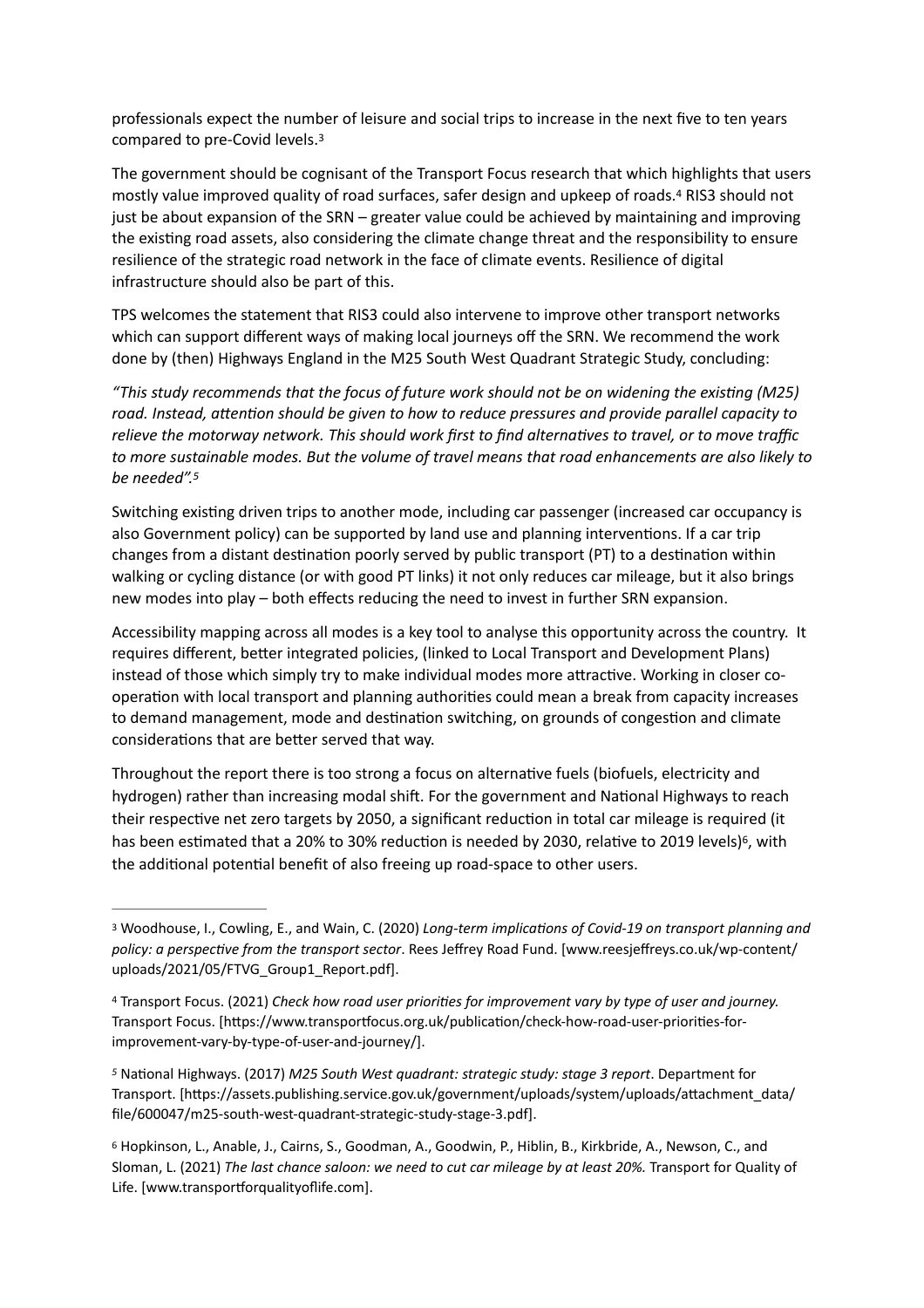In appraisal of the RIS3 programme, we recommend that a separate objective related solely to carbon should be considered by the DfT, rather than the topic being merged (as it is currently) with the 'Improved Environmental Outcomes' objective. As a minimum, the RIS3 appraisal process should ensure that every individual scheme and the overall programme is tested against the government's Transport Decarbonisation Plan objectives[.](#page-2-0)<sup>[7](#page-2-0)</sup>

<span id="page-2-8"></span><span id="page-2-7"></span><span id="page-2-6"></span>The appraisal process must reflect the now well-recognised uncertainty around future travel demand growth, be that because of a continuation of the trends emerging from Covid 19 lockdowns, or as exemplified by the two climate change scenarios presented by Prof Phil Goodwin,<sup>[8](#page-2-1)</sup> rather than the current DfT traffic growth forecasts. The latest DfT forecasts are now more than 3 years old, and reflect pre-pandemic assumptions about the economy and associated future travel demand.<sup>[9](#page-2-2)</sup> We disagree with the statement that changes in the forecast of future travel demand "are highly unlikely to overturn the importance of the SRN". The modelling of alternative scenarios needs to prove that, and all such scenarios must reflect unintended consequences, such as induced demand occurring where congestion is (temporarily) resolved.

<span id="page-2-9"></span>Any assessment of the RIS3 programme and any of its component schemes must build on the Uncertainty Toolkit and Common Analytical Scenarios developed by the Department itself, <sup>[10](#page-2-3)</sup> and learn from similar scenario development activities by, for example, Transport Scotland and Transport for the North.[11](#page-2-4) [12](#page-2-5)

<span id="page-2-11"></span><span id="page-2-10"></span>By incentivising driving, through lowering the driver's time and hence generalised cost, any sustainability package aimed at decarbonisation will have to first make up for this disincentive  $-$  at least to the predicted car travel time value. The logical way to achieve this is by reallocating road space at the same time but that also reduces benefits as they are currently calculated. RIS3 needs to consider if the current approach to appraisal needs overhauling, to overcome this conundrum. Currently, the underlying justification for SRN schemes which influence urban/suburban traffic is the very thing which undermines other Government policy. Strategic schemes do interact with urban and suburban areas and policies: it's where most of the people and cars are located.

<span id="page-2-3"></span><sup>[10](#page-2-9)</sup> Department for Transport. (2021) *Uncertainty Toolkit TAG Supplementary Guidance*. Department for Transport. [https://assets.publishing.service.gov.uk/government/uploads/system/uploads/attachment\_data/ file/983766/tag-uncertainty-toolkit.pdf].

<span id="page-2-0"></span>Department for Transport. (2021) *Decarbonising Transport a BeIer, Greener Britain*. Department for [7](#page-2-6) Transport. [https://assets.publishing.service.gov.uk/government/uploads/system/uploads/attachment\_data/ file/1009448/decarbonising-transport-a-better-greener-britain.pdf].

<span id="page-2-1"></span>[<sup>8</sup>](#page-2-7) Anable, J., and Goodwin, P. (2021) *We are now facing two alternative futures (plus an untenable one)*. Local Transport Today. [https://www.transportxtra.com/publications/evolution/news/69570/we-are-now-facing-twoalternative-futures-plus-an-untenable-one].

<span id="page-2-2"></span>Department for Transport. (2018) *Road Traffic Forecasts 2018 Moving Britain Ahead*. Department for [9](#page-2-8) Transport. [https://assets.publishing.service.gov.uk/government/uploads/system/uploads/attachment\_data/ file/873929/road-traffic-forecasts-2018-document.pdf].

<span id="page-2-4"></span><sup>&</sup>lt;sup>[11](#page-2-10)</sup> Transport Scotland. (2019) *Scenario Planning Process Report*. Transport Scotland. [https:// www.transport.gov.scot/media/45142/scenario-planning-process-report.pdf].

<span id="page-2-5"></span><sup>&</sup>lt;sup>[12](#page-2-11)</sup> Transport for the North. (2020) *Future Travel Scenarios Adaptive planning to deliver our* strategic vision in an uncertain future. Transport for the North. [https://transportforthenorth.com/futuretravel-scenarios/].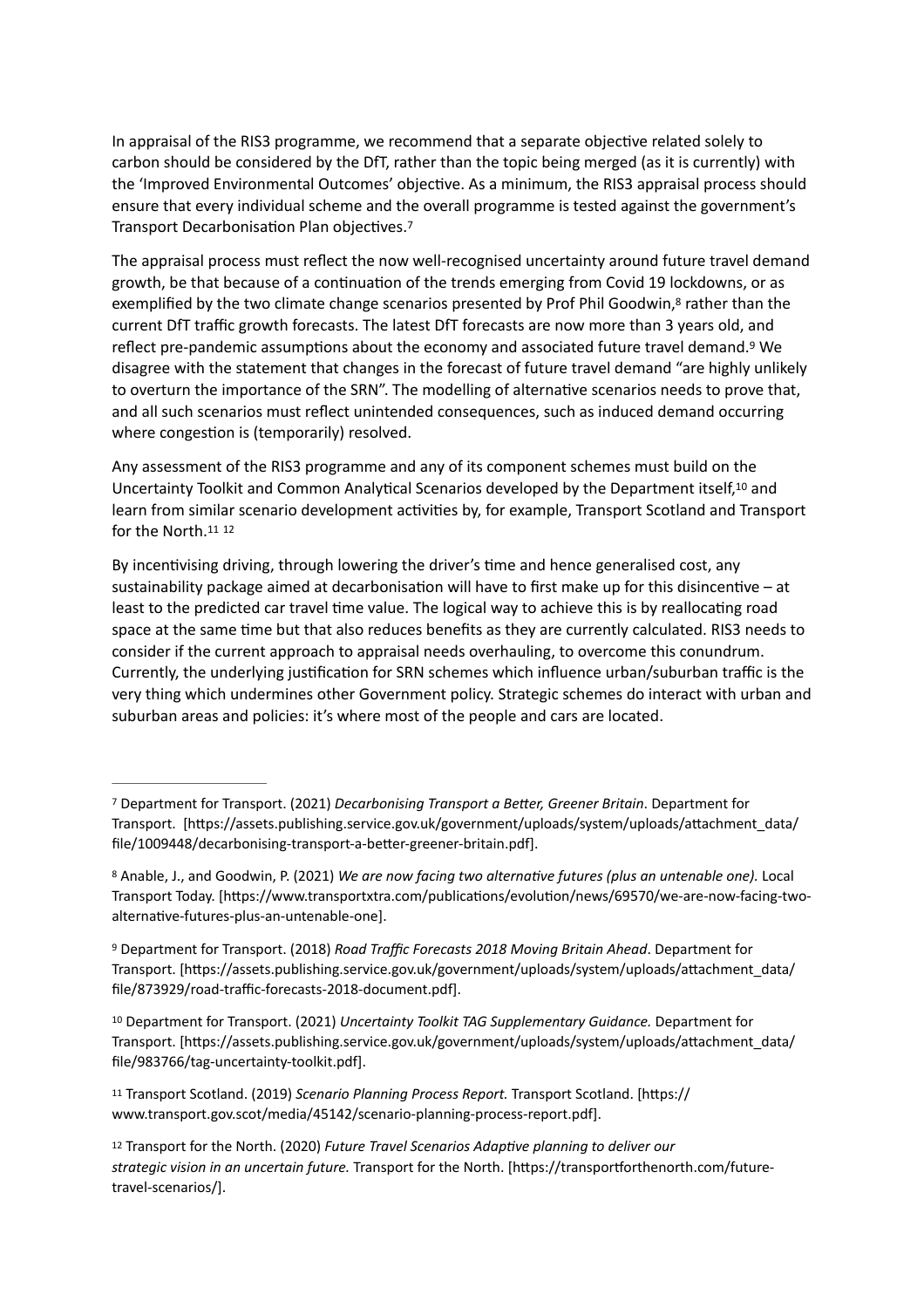The government's own Transport Decarbonisation Plan raises increasing car occupancy and encouraging public transport use as two measures that can immediately cut transport's carbon emissions. RIS3 needs to embrace this point and facilitate where possible. The government should investigate, and possibly trial the use of High Occupancy Toll lanes to support increasing car occupancy and provide complementary funding to enhance public transport provision. Recent press suggestions that the Bus Back Better funds have been halved from  $£3Bn$  to  $£1.4Bn$  are worrying.<sup>[13](#page-3-0)</sup>

<span id="page-3-3"></span>The Society welcomes the statement that "Action on the SRN will support the use of a decarbonised vehicle fleet and make active travel and public transport easier and more attractive to use", and would seek assurances that these actions are embedded in the designs, monitored and evaluated.

<span id="page-3-4"></span>It is positive to see that the SRN is one of the safest networks in the world and that safety is, and will continue to be, the Department's top priority in RIS3. Despite this, an omission from this particular objective, and the publication as a whole, is any reference to Smart Motorways. A government statement on delaying the further the rollout of was recently published.<sup>[14](#page-3-1)</sup> and RIS3 should reflect not only the stated intention to halt the construction of new Smart Motorways, but also assess if the completion of the 100 or so miles of Smart Motorways under construction should be paused until a full 5 years' worth of safety data is available.

The Society disagrees with the intention in the report, that enhancement schemes that had funding approved in an earlier RIS, and where construction has not concluded by March 2025, will continue to be funded in RIS3. We are of the opinion that all schemes should be reassessed, in line with the proposed review of National Policy Statement for National Networks.

<span id="page-3-5"></span>Given the increase in cycle usage, and the reported 40% increase in cyclist deaths in 2020, we urge the government to ensure that all RIS3 projects have measures in place to improve cyclist safety.<sup>[15](#page-3-2)</sup>

In terms of catering for freight, more is possible to optimise road haulage (e.g. through consolidation). Rather than simply predicting and providing for ongoing growth; the government can play a role in this. The SRN does not need to be the only network catering for the movement of goods, or investment in RIS3 be the only way to address the congestion costs experienced by road freight. Better use can be made of rail freight alternatives, not just for access to global markets but as a realistic mode that deserves consideration for investment. A more effective rail freight offering may be preferable over expansion of the strategic road network in RIS3. The involvement of the Office of Rail and Road is a positive step towards this.

Meaningful engagement with bus and other mass transit operators should also occur ahead of the RIS3 final publication. We recommend that RIS3 ensures it takes note of, and aligns with, the

<span id="page-3-0"></span>[<sup>13</sup>](#page-3-3) Helm, T. (2022) *Boris Johnson's 'bus back better' plan in tatters as Treasury cuts funding by half.* The Guardian. [https://www.theguardian.com/politics/2022/jan/23/boris-johnsons-bus-back-better-red-walllevelling-up-treasury-cuts-funding].

<span id="page-3-1"></span><sup>&</sup>lt;sup>[14](#page-3-4)</sup> National Highways. (2022) *Smart motorway rollout to be paused as government responds to Transport CommiIee report.* Department for Transport*.* [h[ps://www.gov.uk/government/news/smart-motorwayrollout-to-be-paused-as-government-responds-to-transport-committee-report].

<span id="page-3-2"></span><sup>&</sup>lt;sup>[15](#page-3-5)</sup> Department for Transport. (2022) *Reported Road casualties in Great Britain: pedal cycle factsheet, 2020.* Department for Transport. [https://www.gov.uk/government/statistics/reported-road-casualties-great-britainpedal-cyclist-factsheet-2020/reported-road-casualties-in-great-britain-pedal-cycle-factsheet-2020].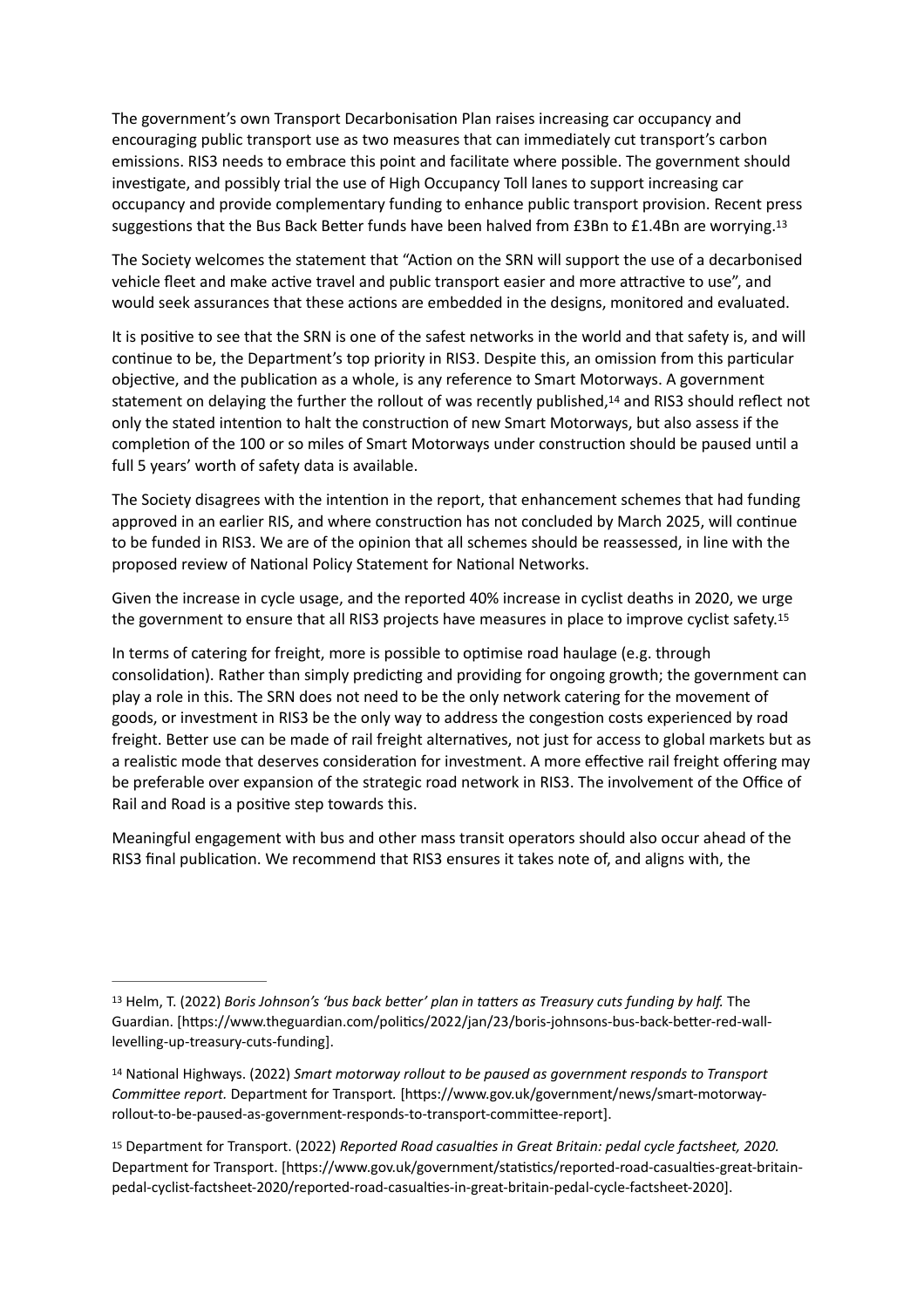<span id="page-4-2"></span>National Infrastructure Commission's Second National Infrastructure Assessment: Baseline Report, recently published[. 16](#page-4-0)

## The opportunities to unlock wider benefits from investment in the SRN

We are encouraged that according to the report, SRN investment has also unlocked 160 new and improved cycleways and footpaths, and urge the government to look for greater opportunity to seek wider benefits for non-motorised travellers from the significant investment in RIS3. Ideally, we would like to see a percentage of the overall spend committed to active mode improvements; and a mandate that every RIS scheme has an explicit walking and cycling component, scrutinised by Active Travel England. The improvement of roads should be for all rather than private car / freight users alone.

The SRN interacts, inevitably, with roads lower down the hierarchy, where many of the trips visible on and benefiting from investment in the SRN, will originate. Unlocking benefits needs to recognise this interplay, for at least the following three reasons:

- Strategic roads, with a movement rather than place function, can support the creation and success of Low Traffic Neighbourhoods and other place-making initiatives
- However, unlocking congestion on the strategic road network, making car-based travel faster and easier, can induce further car-based demand, negating some of the intended local road benefits, and even increase traffic in mainly residential streets as end destinations of such trips
- And in any case, investment in the SRN also needs to reflect the needs of those who live and work along the strategic road network, and who are already concerned about the redistribution of road traffic towards this network, and its externalities to their environment

The designated funds for dealing with severance and noise impacts have been well received and are a valuable potential funding source for local communities to make improvements to reduce negative impacts of road schemes on their quality of life. In RIS3, this funding pot should be increased, and National Highways should be more proactive in exploring options for using this funding and reduce the administration necessary for local highway authorities to access this. This could include earmarked allocations against local authorities with clear eligibility criteria and a 'use it or lose it' approach – perhaps linked to schemes identified in a new round of LTPs. It is essential that these LTPs and RIS3 are aligned.

<span id="page-4-3"></span>The SRN's creation of jobs is welcomed but a commitment (ideally in the form of a measurable target) to the creation of long-term employment opportunities for those from typically underrepresented groups should be provided in RIS3. This action would reduce employment gaps in road and would assist both the government's commitment to 'build back better' and to 'level up'.<sup>17</sup>

<span id="page-4-0"></span><sup>&</sup>lt;sup>[16](#page-4-2)</sup> National Infrastructure Commission. (2021) *Second National Infrastructure Assessment: Baseline Report.* National Infrastructure Commission. [https://nic.org.uk/studies-reports/national-infrastructure-assessment/ baseline-report/].

<span id="page-4-1"></span><sup>&</sup>lt;sup>[17](#page-4-3)</sup> De Henau, J., and Himmelweit, S. (2020) *The gendered employment gains of investing in social vs. physical infrastructure: evidence from simulations across seven OECD countries.* The Open University. [www.open.ac.uk/ ikd/sites/www.open.ac.uk.ikd/files/files/working-papers/DeHenauApril2020v3.pdf].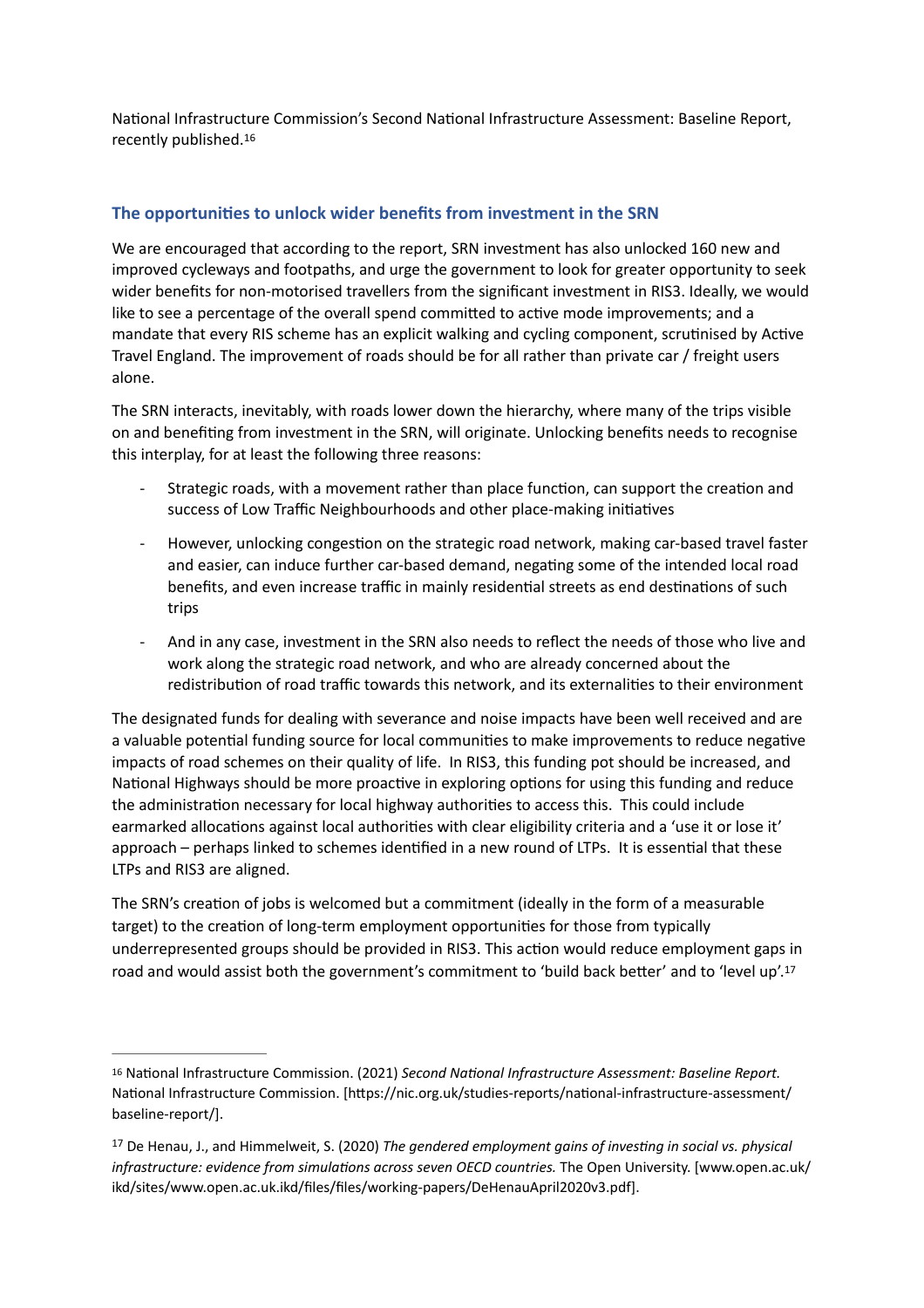In a similar vein, the trial and rollout of new digital technologies is expected to improve safety and create efficiencies on the SRN. However, they must not exclude nor prohibit users that cannot adopt them. The involvement of Transport Focus is encouraging to see, but the Department and its partners must consider an SRN technology strategy for the network, with a heavy focus on engagement and consultation with users. Technology can also have unintended negative consequences – for example the reported increase in usage of C- and unclassified roads over the past ten years, most likely encouraged by navigational systems now commonly available in cars and on smart phones[.18](#page-5-0)

## <span id="page-5-1"></span>**Summary**

The Transport Planning Society recognises the opportunity that RIS3 offers to improve travel conditions not just for private car and freight traffic, but across all modes of travel that make use of roads. The road investment strategy should recognise the interplay between levels of hierarchy and between travel modes, ensuring that all benefit.

In a previous study on the M25 it was found by National Highways itself that investments off the strategic road network may deliver the intended outcomes easier and cheaper than by expanding the SRN. It would be refreshing to see the funds available in RIS3 for such alternative interventions, be that the lower tier network, or other modes, such as active travel for personal trips or rail for freight movement. Climate resilience and maintenance of existing assets should be prioritised.

In any case, the strategy needs to align with strategies at the local level (such as emerging Local Transport Plans) and other national policies, such as decarbonisation. Reducing the need to travel, rather than providing for predicted traffic growth is one way of doing so.

The latest DfT Road Traffic Forecasts are now more than 3 years old, and uncertainty should be at the heart of road investment related decision-making. TPS believes that this implies a review of all schemes approved in the previous RIS.

## **Contact**

Corresponding author: Tom van Vuren, Director of Policy ([tom.van.vuren@veitchlister.com\)](mailto:tom.van.vuren@veitchlister.com). Contributions by Rose Yorke Barber, Keith Buchan, Mark Frost, Victoria Heald, Alexis Edwards, Lucy Taussig and Alex Bennett

# Bibliography

- 1. Department for Transport. (2021) *Planning ahead for the Strategic Road Network Developing the third Road Investment Strategy.* Department for Transport.
- 2. Transport Planning Society. (2022) [https://tps.org.uk/].
- 3. Woodhouse, I., Cowling, E., and Wain, C. (2020) *Long-term implications of Covid-19 on transport planning and policy: a perspective from the transport sector.* Rees Jeffrey Road Fund.

<span id="page-5-0"></span>[<sup>18</sup>](#page-5-1) Reid, C. (2020) *'Rat-running' increases on residential UK streets as experts blame satnav apps*. The Guardian. [https://www.theguardian.com/world/2020/sep/25/rat-running-residential-uk-streets-satnav-apps].